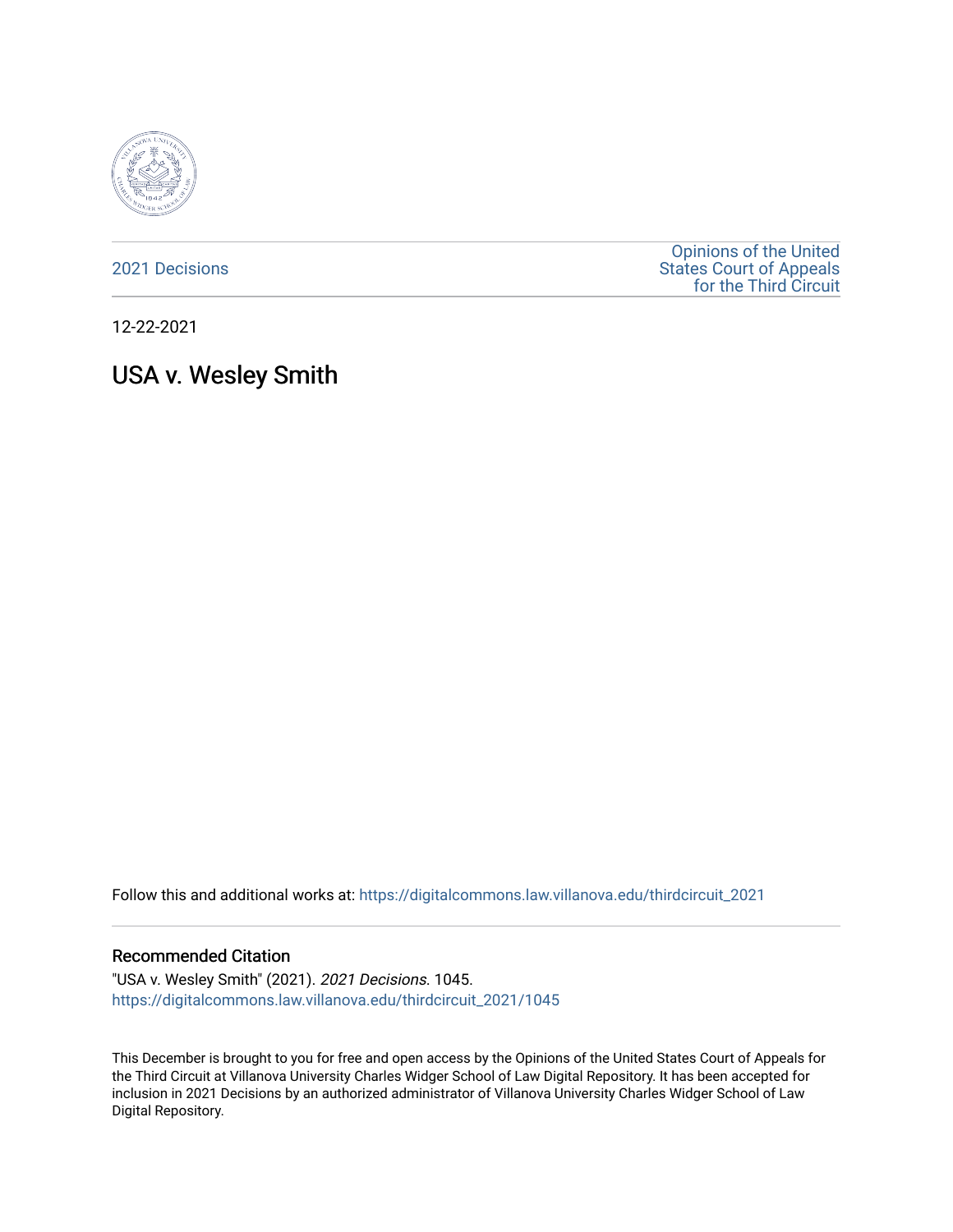## **NOT PRECEDENTIAL**

# UNITED STATES COURT OF APPEALS FOR THE THIRD CIRCUIT

 $\frac{1}{2}$ 

No. 20-3457  $\frac{1}{2}$ 

# UNITED STATES OF AMERICA

v.

WESLEY MARK SMITH, Appellant

On Appeal from the United States District Court for the Middle District of Pennsylvania (District Court No. 4:18-cr-00285-001) District Judge: Honorable Matthew W. Brann

Submitted Under Third Circuit L.A.R. 34.1(a) on December 14, 2021

Before: GREENAWAY, JR., KRAUSE, and PHIPPS, *Circuit Judges*

(Opinion Filed: December 22, 2021)

**OPINION**\*  $\mathcal{L}_\text{max}$ 

 $\mathcal{L}_\text{max}$ 

<sup>\*</sup> This disposition is not an opinion of the full Court and pursuant to I.O.P. 5.7 does not constitute binding precedent.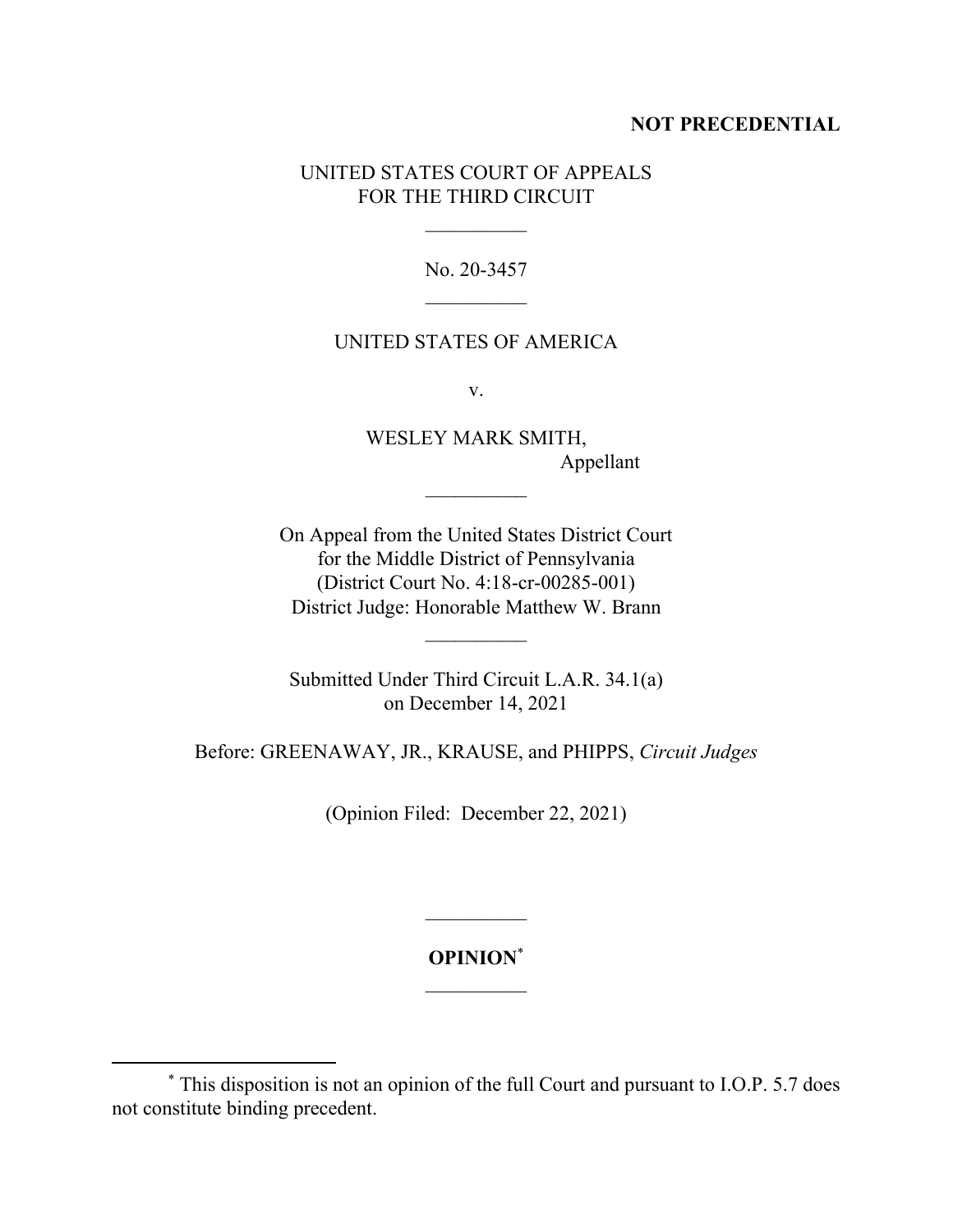#### KRAUSE, *Circuit Judge*.

A jury convicted Appellant Mark Wesley Smith, an inmate at a federal correctional facility, of "[a]ssault with a dangerous weapon, with intent to do bodily harm" and "[a]ssault resulting in serious bodily injury," for his attack of his wheelchairbound cellmate, Michael Guibilo. 18 U.S.C. § 113(a)(3), (a)(6). Smith challenges the District Court's application of a "vulnerable victim" enhancement under Section 3A1.1(b)(1) of the United States Sentencing Guidelines. Because the District Court correctly interpreted and applied the Guidelines, we will affirm.

### **I. DISCUSSION**<sup>1</sup>

According to trial evidence, Smith first punched Guibilo until he lay unconscious on the floor of the cell, then returned to punch and strike Guibilo with Guibilo's wheelchair, causing severe bodily injury. And based on that evidence, the District Court at sentencing applied the "vulnerable victim" enhancement that Smith now challenges on appeal.

We employ a three-prong test to determine whether a vulnerable victim enhancement is appropriate, examining whether:

> (1) the victim was particularly susceptible or vulnerable to the criminal conduct;

<sup>&</sup>lt;sup>1</sup> The District Court had subject matter jurisdiction under 18 U.S.C.  $\S 3231$ . We have appellate jurisdiction to review Smith's appeal under 18 U.S.C. § 3742(a) and 28 U.S.C. § 1291. We review factual findings of the District Court for clear error and exercise plenary review over the District Court's interpretation of the Guidelines. *United States v. Grier*, 475 F.3d 556, 570 (3d Cir. 2007) (en banc).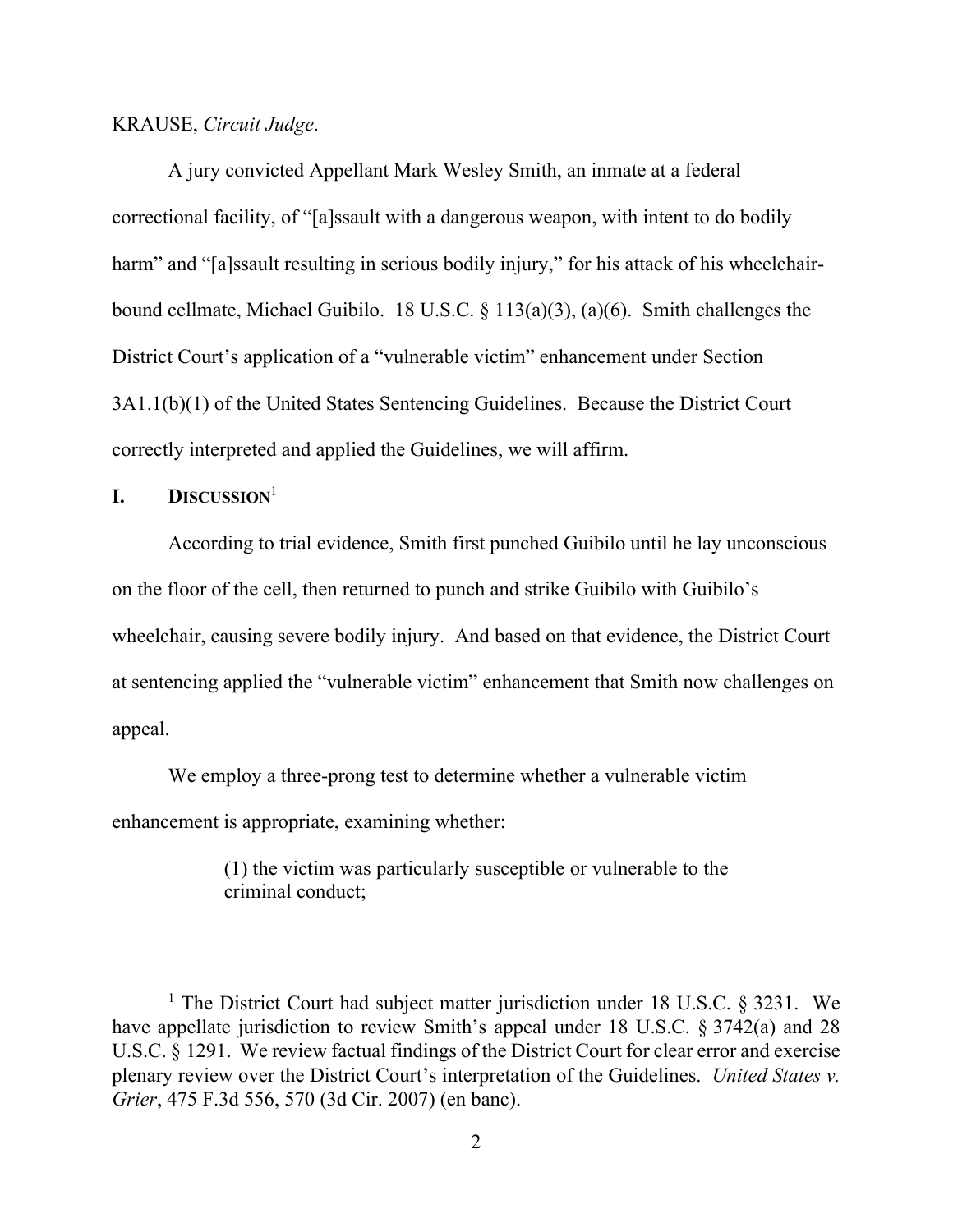(2) the defendant knew or should have known of this susceptibility or vulnerability; and

(3) this vulnerability or susceptibility facilitated the defendant's crime in some manner; that is, there was "a nexus between the victim's vulnerability and the crime's ultimate success."

*United States v. Iannone*, 184 F.3d 214, 220 (3d Cir. 1999) (quoting *United States v. Monostra*, 125 F.3d 183, 190 (3d Cir. 1997)). Smith does not dispute the first two prongs, *i.e.*, that Guibilo was vulnerable or that Smith knew about the vulnerability. As to the last prong, however, Smith argues there was no nexus for two reasons, neither of which is persuasive.

First, Smith claims he was not targeting Guibilo because of Guibilo's vulnerability but rather was acting in self-defense because Guibilo sexually assaulted him. This argument fails as there is no "targeting" requirement, *see, e.g.*, *United States v. Zats*, 298 F.3d 182, 188–89 (3d Cir. 2002); *United States v. Cruz*, 106 F.3d 1134, 1138 (3d Cir. 1997), and in any event, the District Court rejected Smith's self-defense rationale and found that Guibilo was physically incapable of the alleged assault. That finding, which was also implicit in the jury's verdict, was not clearly erroneous, and indeed, is abundantly supported by the record.

Smith's second argument, that absent Guibilo's vulnerability "the assault would have been committed in the same way and with the same results," Opening Br. 4, is also meritless. But for Guibilo's physical condition, Smith would not have committed the "[a]ssault with [the] dangerous weapon" that he used: Guibilo's wheelchair. 18 U.S.C.